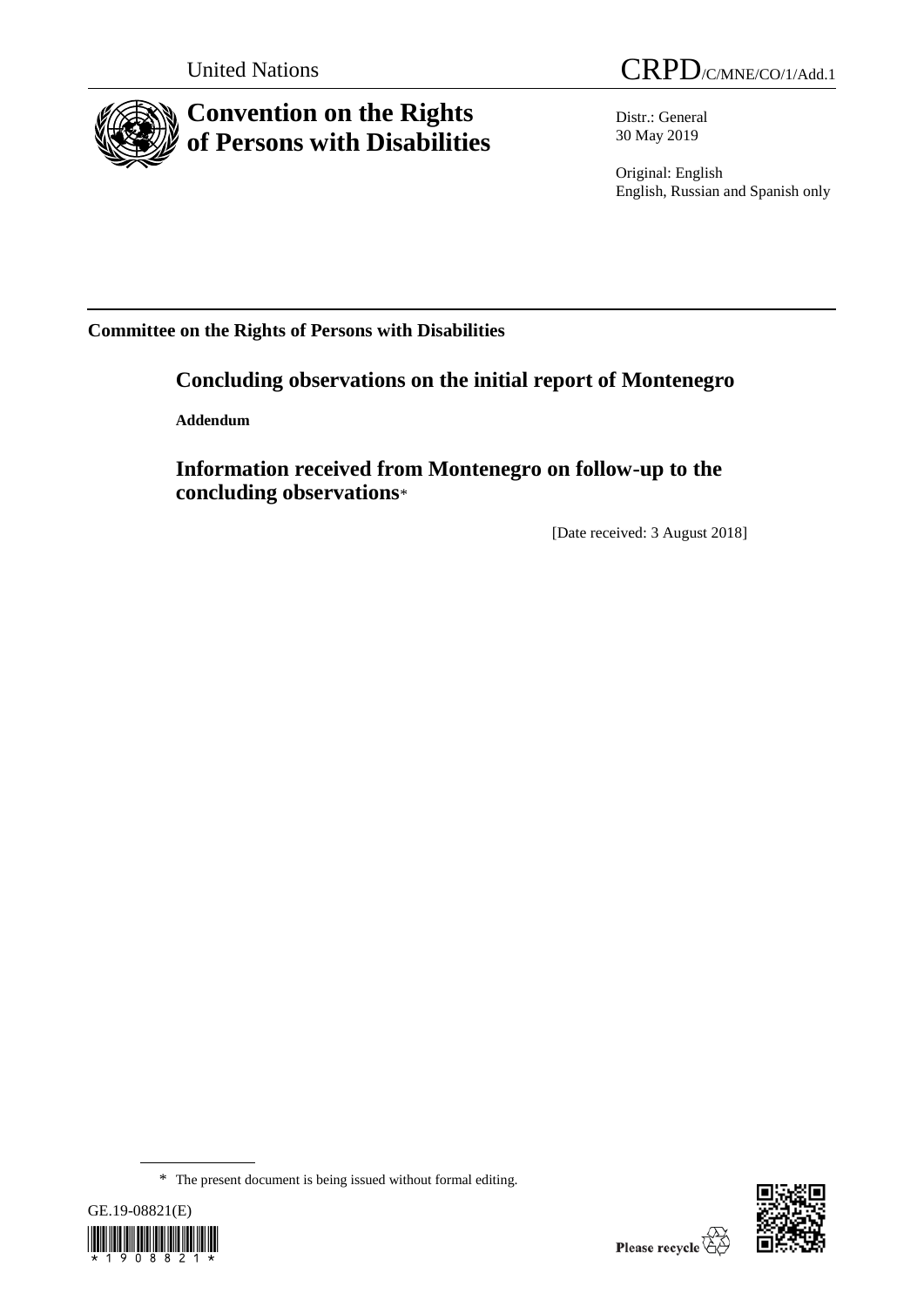## **Information on the measures taken to implement the committee's recommendations contained in paragraphs 11 and 19 of the concluding observations**

## **Introduction**

1. The Initial Report of Montenegro on implementation of the Convention on the Rights of Persons with Disabilities was presented at the 18th regular session of the UN Committee on the Rights of Persons with Disabilities, held on 17 and 18 August 2017 in Geneva. Upon consideration of the report, the concluding observations were adopted, with 66 recommendations included.

2. In accordance with Article 35, paragraph 2 of the CRPD, and paragraph 62 of the concluding observations of the Committee on the Rights of Persons with Disabilities on the Initial Report of Montenegro, the State has prepared information on the measures taken to implement the recommendations contained in paragraphs 11 and 19 of the concluding observations.

3. The information includes comments of the competent national institutions, as well as representatives of the Ombudsperson, public sector and NGOs who take part in the work of the Council for care of the persons with disabilities.

## **Information regarding the recommendation contained in paragraph 11 of the concluding observations**

## **Paragraph 11 (a)**

4. Since 2011, a media campaign has been continuously implemented to raise public awareness, especially concerning persons with disabilities, LGBT population, Roma, discrimination based on gender identity and other most often discriminated social groups. The campaign focuses on providing respect for all human rights, creating a supportive and tolerant environment, respecting diversity and the principle of equality. In 2018, it is implemented under the title "Together for Equality". The advertising materials for the campaign are printed in Braille.

5. The Law on the Prohibition of Discrimination against Persons with Disabilities stipulates in particular the obligation of the authorities to provide inscriptions in Braille and Easy Read formats for people with disabilities in buildings in public use and in public areas and spaces. The responsible Ministry encourages and monitors the fulfillment of this obligation by public institutions.

6. Through the Analysis of the Compliance of the Montenegrin Legislation with the Law on the Prohibition of Discrimination against Persons with Disabilities and CRPD, it was noted that the Law on Spatial Planning and Construction of Structures is fully in line with the mentioned law and the UN Convention. The procurement of stickers in Braille is underway for buildings used by the MoI and the Police Directorate. In addition, the preparation of the informer in Braille is in progress, concerning services, documents and rights that citizens may exercise in regional units and branches for civil status and personal documents.

7. When it comes to inclusive education, Fostering a Democratic School Culture project is being implemented as part of the EU/CE Horizontal Facility for the Western Balkans and Turkey – a network to support the development of inclusive education in gymnasiums and secondary mixed schools, which involves anti-discrimination activities. In order to promote non-discrimination and to strengthen the inclusive atmosphere and culture in schools, a program package for pupils and teachers is being developed, within which a set of activities on the topics of equal rights and non-discrimination is conceived: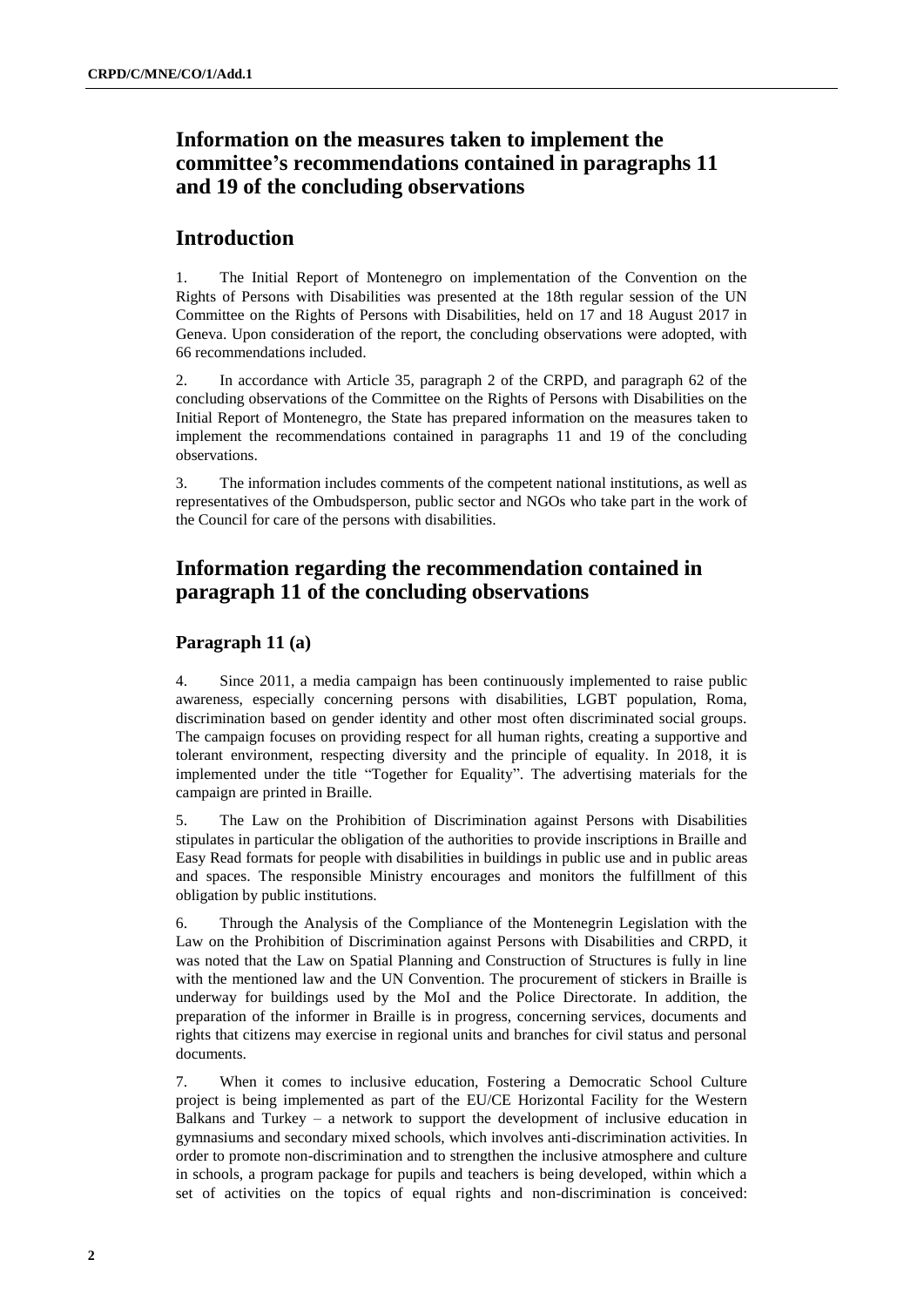information material on non-discrimination for teaching staff, workshops, trainings and/or counseling for implementation. Documents concerning non-discrimination are available on the school portal.

8. Program Strengthening Inclusive Education through Assistive Services and Promotion of Non-Discrimination is ongoing, within which the Strengthening Assistive Services for Children with Autism and Assistive Resource Centers component is being implemented. Advisory training for schools in connection with assisted communication was designed and also general, advisory, and creative teams established. Training was provided for visual support for the designation of schools premises, the rules of conduct in the classroom and the hands washing in steps, as well as the visual support in the classroom that allows structure. The activities within the Needs and Approach to Work with Children with Intellectual Disabilities project are being implemented, aimed at the preparation of focus group guides for class teachers and subject teachers, the implementation of focus groups with teachers of primary schools teaching the largest number of pupils with intellectual disabilities, in order to define their mode of work, provide assessment and needs analysis, make recommendations for teachers' guides and for the professional training program.

9. All citizens are equal in the provision of healthcare services regardless of differences on any basis, even on the basis of disability. In all public healthcare institutions patients' rights protectors are available, to whom patients can submit complaints in case of any form of discrimination in the provision of healthcare services.

10. The Law on Electronic Media prescribes that public broadcasters are required to produce and broadcast programs intended for different segments of the society, without discrimination, paying particular attention to specific social groups such as children and youth, members of minority groups and other minority ethnic groups, people with disabilities, socially and healthily vulnerable. Following the competitions organized for local print media and scientific journals, the state co-financed programs of such media, having as one of the topics the rights of persons with disabilities.

11. In order to promote anti-discrimination law and practice, the Protector organizes the Day of the Protector. The Protector also spoke at several conferences and round tables during the reporting period, including the International Conference "Fulfilled Living: Community Support and Sustainable Development" organized by the Petrovic Njegos Foundation, the Ministry of Labor and Social Welfare and the European Association of Service Providers for Persons with Disabilities.

12. The protector is the institutional mechanism for protection against discrimination who according to its jurisdiction acts upon complaints of persons with disabilities due to discrimination and/or violation of rights. In this regard, a growing trend in the number of complaints filed with the Protector has been observed (18 in 2017 and in the course of 2018 -7 complaints in total).

13. Institutions of social and child protection provide to their beneficiaries, interested citizens, bodies and organizations the information on the conditions and manner of the services' provision and performing activities to meet their needs, upon their written request submitted in a marked box in the institution's lobby. In the same way, it is possible to submit complaints.

14. In cooperation with the community of municipalities of Montenegro, a model of local action plan has been developed, according to which local self-governments will adopt their individual plans for integration and protection against discrimination of persons with disabilities in all local communities.

#### **Paragraph 11 (b)**

15. Representatives of the Protector are engaged as trainers for judicial functions holders and other actors who apply regulations related to the implementation of the Convention at the national level, to introduce them standards of reasonable accommodation and universal design.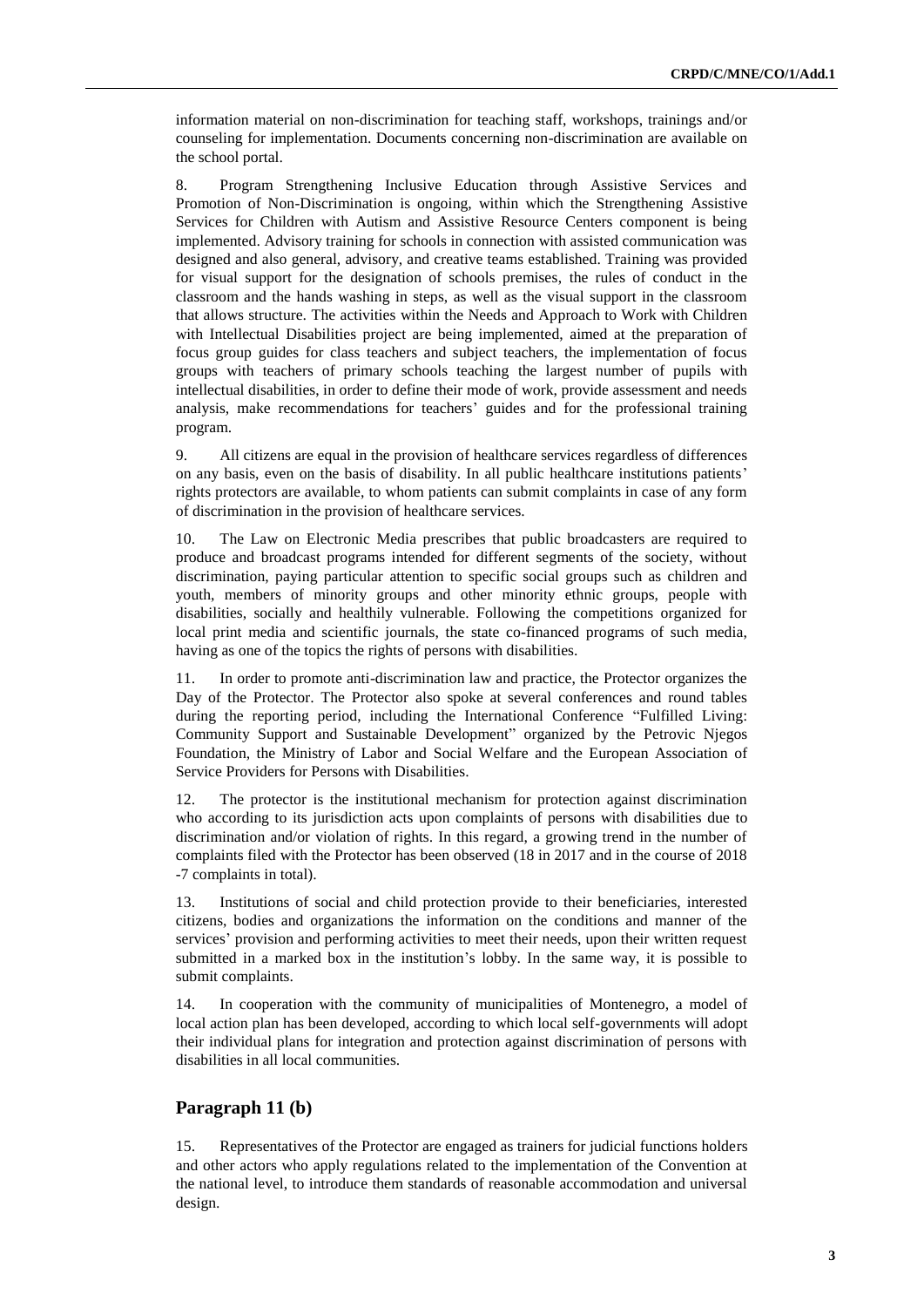16. Continuous education and promotion on the application of anti-discrimination legislation is being implemented since 2011, in accordance with the established Education Plan for Training of Civil Servants, Judiciary and Employees of Other Bodies, Organizations and Institutions dealing with Discrimination Cases. Training is implemented through 6 training modules. A specific part of this complex training system is dedicated to the protection against discrimination of persons with disabilities. In the past period, trainings have been attended by representatives of the police, judiciary, prosecutors' offices, Ombudsperson, NGOs dealing with the protection of human rights, misdemeanor bodies, local self-governments, all inspection services, institutions for social and child protection. In 2017, representatives of public administration bodies dealing with vulnerable social groups underwent the training. In 2018, training will include contact persons in local governments dealing with vulnerable groups. Training of police and MoI officers, in particular those who come in direct contact with citizens while performing their official duties, working in the area of anti-discrimination law, will be continuously implemented in cooperation with the Ministry of Human and Minority Rights, INGOs and NGOs.

17. Training on sign language will be implemented – the basic level involving a number of professional workers in the centers for social work, while the realization is planned for 2018.

18. Training for trainers of the judiciary representatives has been organized through the CoEe and EU Project entitled Support to the National Institutions in Preventing Discrimination in Montenegro (PREDIM), aimed at improving efficiency in order to enhance promotion and protection of human rights of marginalized groups (LGBT, Roma, minorities and persons with disabilities) and raising the awareness of representatives of judiciary on the standards in the field of human rights and anti-discrimination. A training program on anti-discrimination for judicial functions holders has been developed focusing on discrimination based on race, ethnicity, nationality, color, affiliation to minority groups, sexual orientation, gender and disability.

#### **Paragraph 11 (c)**

19. The Ministry of Human and Minority Rights continuously works on raising awareness of children at the earliest school age on the knowledge and respect of human rights, tolerance and diversity. In 2017, activities were aimed at providing respect for the rights of children with intellectual disabilities. In this regard, with the cooperation and support of the CoEProgram Office in Montenegro, the UN Convention on the Rights of Persons with Disabilities is printed in "easy to read language" and promoted on the International Day of Persons with Disabilities. The promotion of this edition was followed by a cultural and entertainment program involving children with intellectual disabilities. The event was covered by almost all media, and the UN Convention in the above format was distributed to the relevant institutions, NGOs and parents' associations. Publication on the right to education and the right of persons with disabilities to participate in social life is also being prepared, in a format adapted to persons with intellectual disabilities, for their access to rights under the Convention.

20. The Ministry of Internal Affairs and Police Directorate as part of the implementation of the Committee's recommendation "Include a disability perspective in all laws, policies and programs on protection from violence" – where it is planned to educate parents, children, Roma and Egyptian women activists on protection against domestic violence, violence against women and juvenile forced marriages among the Roma and Egyptian populations, plan to include the perspective of persons with disabilities in the GE (Gender Equality) programs/plans, in cooperation with the Ministry of Human and Minority Rights and NGOs.

21. The national legislative framework in the healthcare system is based on the principles of equality with special measures for persons with disabilities, children with disabilities and members of minority groups.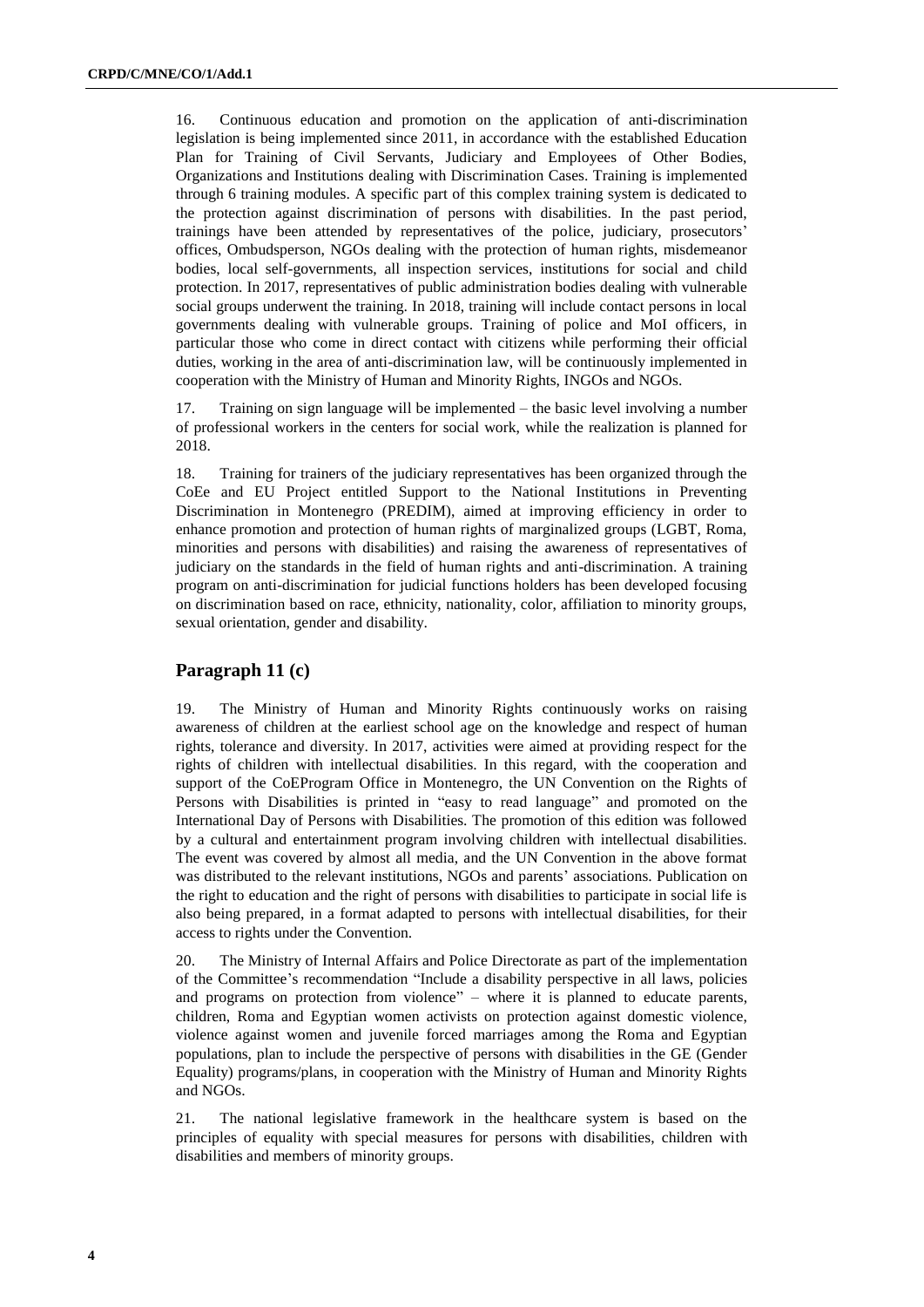#### **Paragraph 11 (d)**

22. In order to ensure a fair and high quality system truly based on the concept of human rights, the Government is committed to undertaking an extremely demanding and complex reform process and to build a unique, national expert system through the establishment of: 1. Unique methodology – transition from medical to social model of determining disability, based on the International Classification of Functioning, Disability and Health (ICF) WHO. 2. a single professional body for determining disability. The once obtained expert opinion of this Commission would be evidence for all sectors (social and child protection, labor and employment, pension and disability insurance, veteran disability protection, etc.) and for all procedures aimed at exercising rights. The procedure would be carried out through the information system under which the E-Register of Persons with Disabilities would be generated, which would serve as an analytical database for further promotion of policies and the creation of programs and projects for persons with disabilities. This reform initiative requires support, which is expected in early 2019 from the UNDP, through a project supported by the European Commission. To this end, the Action Plan for the implementation of the Strategy for the Integration of Persons with Disabilities for the period 2018–2019 envisages activities that will be implemented through inter-ministerial cooperation between the Ministry of Labor and Social Welfare, the Ministry of Health and the Ministry of Education, as well as representatives of the civil sector.

23. 2019–2025 Strategy of Inclusive Education is prepared through the participatory process of all relevant actors and its finalization is envisaged for 2018. A Draft was prepared; the UNICEF consultant reviewed the document and set up an Action Plan with precise timeframes, indicators, monitoring, and results-based evaluation indicators. The Committee recommendation has been included to review the work of the committees according to the human rights-based orientation. Namely, to improve the work of the commission, the concept of organization, procedures and models of assessment within the orientation process will be audited.

24. In the reporting period, under the regular education of the orientation committee members, a consultation was carried out to introduce them with changes and amendments to the laws in the field of education, for more precise and more comprehensive recommendations to schools in work with children with concrete developmental impairments, etc.

#### **Paragraph 11 (e)**

25. The Parliament of Montenegro, in June 2017, adopted Law on Amendments to the Law on the Prohibition of Discrimination. The provision of Article 18 of the Law on the Prohibition of Discrimination regulates the discrimination of persons with disabilities by prescribing that the "Entrance in facilities/buildings and areas in public use which are inaccessible to the persons with reduced mobility and persons with disability, i.e. making impossible, restricting or making difficult the use of mentioned facilities, in a way which is not disproportionate burden for a legal or natural person who is obliged to provide for that" shall be deemed to be discrimination in terms of Article 2 of this Law. Discrimination against person with disability exists also in the case when special measures to remedy limitations or unequal position these persons are facing are not taken. These amendments set out very high fines for misdemeanor in this area, ranging from  $\epsilon$  10,000 to  $\epsilon$  20,000. The latest amendments to the Law on the Prohibition of Discrimination fully harmonized the law with the EU Directives.

26. The Law on the Prohibition of Discrimination of Persons with Disabilities specifically prescribed the obligation of the authorities to provide for persons with disabilities inscriptions in Braille and in easy to read formats in buildings in public use and in public areas and spaces.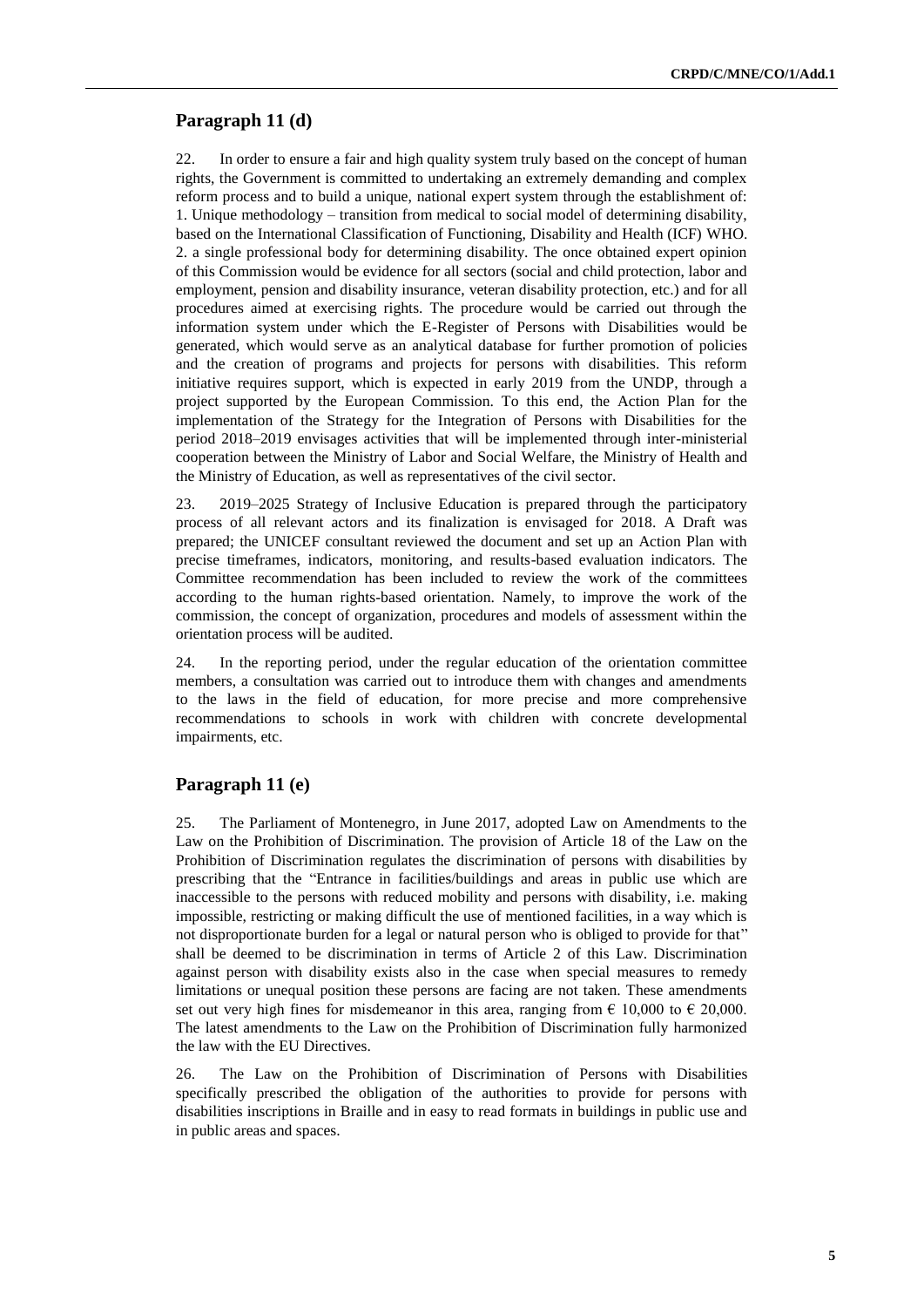# **Information regarding the recommendation contained in paragraph 19 of the concluding observations**

### **Paragraph 19 (a)**

27. Accessibility for persons with disabilities is regulated in detail through the existing strategies for the integration of persons with disabilities 2016–2020 and for the protection of persons with disabilities and promotion of equality 2017–2021, and relevant action plans. The action plans define the obligation to develop accessibility standards, to improve and extend the existing legal regulations in the field of accessibility, as well as the obligation of continuous adaptation and reconstruction of the physical environment, transport means, transport infrastructure, information and communication technologies, public facilities and services, having in mind the concept of universal design. Therefore, we are of the opinion that no special accessibility strategy is required to be prepared.

28. In order to increase the accessibility of social and child care institutions, the Ministry of Labor and Social Welfare hired an expert to develop an Analysis of the accessibility of all buildings used by the social and child protection systems, based on which adjustment of the buildings will be carried out in the period to come, to make them accessible to persons with disabilities. Visits of centers for social work and their regional units were carried out in all municipalities in Montenegro. Accordingly, appropriate adaptation of buildings and their adjustment according to valid regulations and standards has been designed. The adaptation projects are designed for each building in particular based on the existing condition of each individual building and technical adaptation possibilities.

29. In order to make information accessible, the Convention on the Rights of Persons with Disabilities as well as the Law on Social and Child Protection, the Law on the Concessionary Fare for Persons with Disabilities and the concluding observations of the Committee on the Rights of Persons with Disabilities on the initial Montenegro report, have all been issued in Braille, audio and sign language. They were distributed to social and child protection institutions, as well as to some civil society organizations. The Ministry of Labor and Social Welfare also adapted the concluding observations and recommendations of the Committee for the Rights of Persons with Disabilities to people with visual and hearing impairments, which are made available on the official website of the Ministry: http://www.minradiss.gov.me/vijesti/181863/Zakljucna-zapazanja-i-preporuke-Komitetaza-prava-osoba-sa-invaliditetom.html.

30. Concerning activities related to improving the conditions for accessibility and availability of information and services in adequate formats, in addition to the Ministry of Culture, which installed information on its building in Braille and developed orientation plans, the Library for the Blind focused on the needs of persons with visual impairments and other persons with disabilities, by publishing formats adapted to persons with visual impairments (audio format and Braille). The library also offers titles in Braille. The program of protection and preservation of cultural goods will continue to support magazine "Glas" in MP3 and Daisy formats. The Maritime Museum has issued a guide in Braille. The Center for Contemporary Art of Montenegro (CSUCG) has provided inscriptions in Braille at the entrance to the gallery spaces and in 2018 in Perjanicki dom gallery organized a tactile exhibition for the blind and visually impaired dubbed Please Touch. It was organized by the Association of the Blind of Montenegro and the International Organization New Acropolis, with the support of the CSUCG and was prepared and adapted to the blind and visually impaired in particular. The Center for Conservation and Archeology from Cetinje has an elevator with basic commands in Braille.

## **Paragraph 19 (b)**

31. The number 112 is accessible and available to all citizens in Montenegro. Namely, persons with hearing impairments can use number 112 by sending and receiving SMS messages to this number. That means that persons with disabilities can communicate with